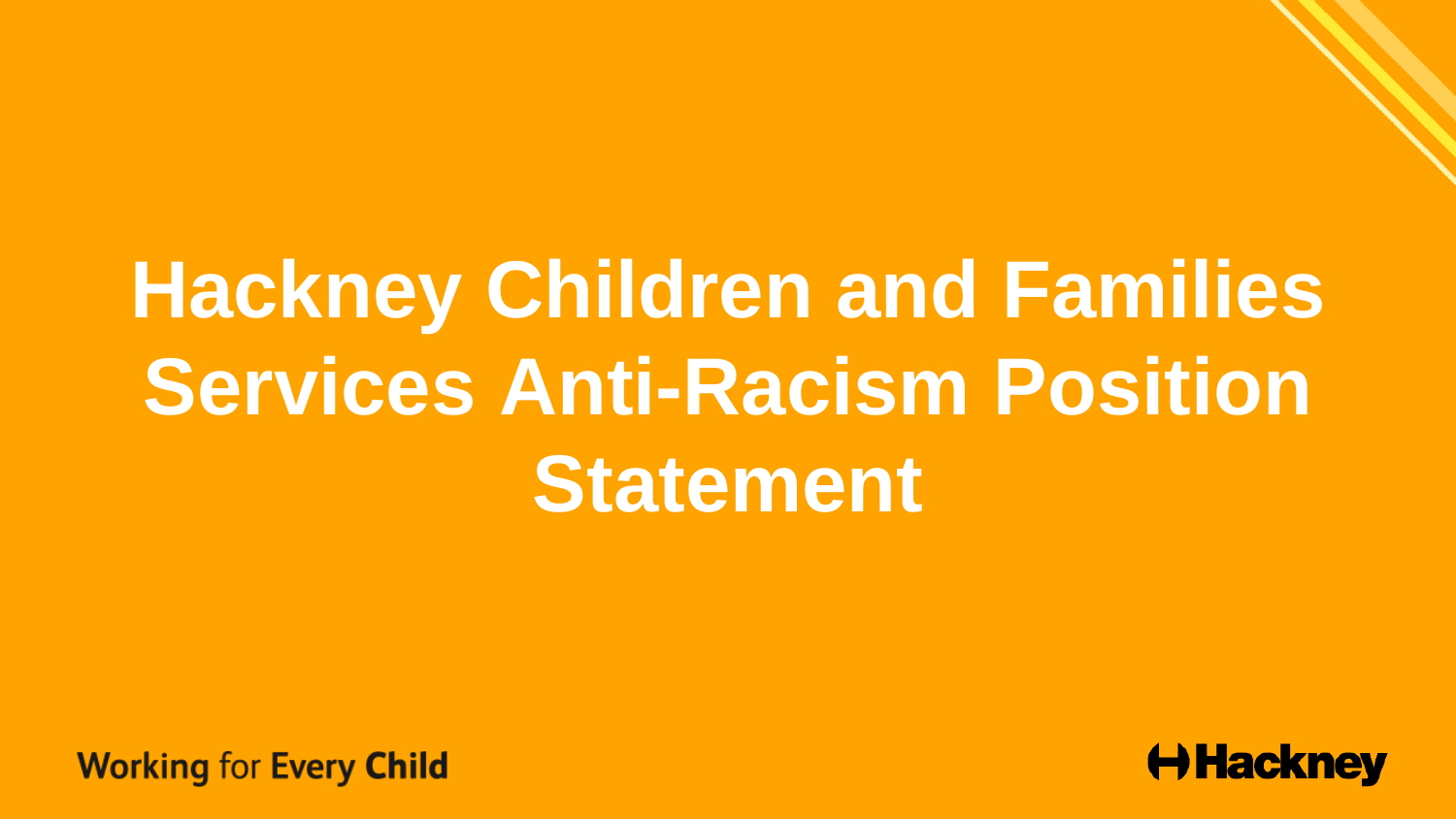## **CFS Anti-Racism Statement**

"Hackney's Children and Families Service is committed to eradicating systemic racism, discrimination and injustice and to making anti-racism a foundation of our practice. We will be a voice and force for change, for every child and family that we work for and with, to recognise and address the impact of racism on children and families within our practice, to apply our antiracist principles in all of our interactions with and decision-making about children and to determinedly and actively, demand the same from our partners. As an organisation, we acknowledge that the experience of our Black staff and those from other marginalised ethnic groups, is not the same as that of our White staff. We are committed to ensure that all voices are represented and heard at every level where decisions are made and that our workforce reflects the community which we serve, especially at the senior leadership level."

**Working for Every Child**